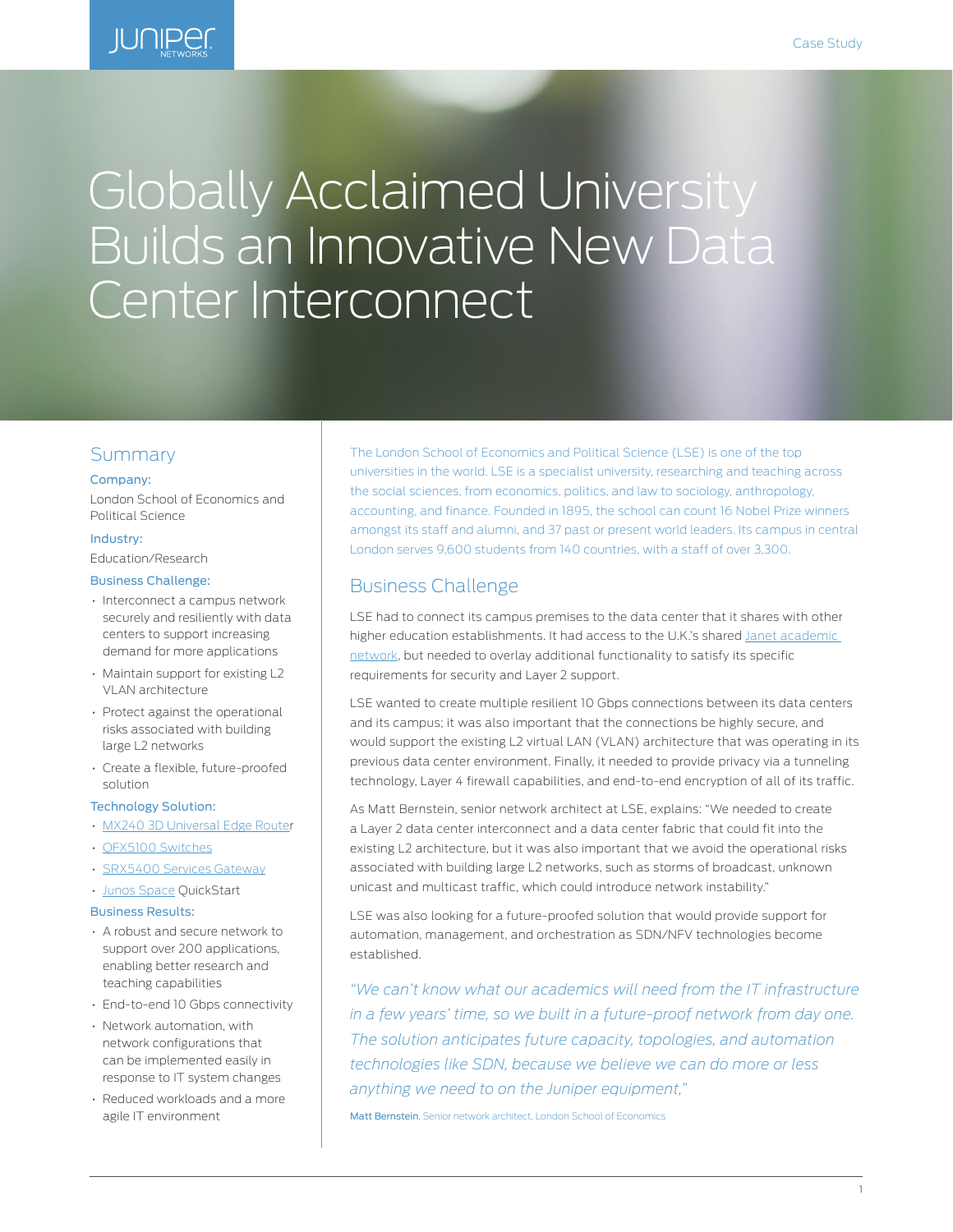# Technology Solution

Part of LSE's overall strategy is to be "prepared to innovate" and that's just what it did to solve its data center interconnect challenge. LSE created its data center interconnect using Juniper [Networks® MX240 3D Universal Edge Router](http://www.juniper.net/us/en/products-services/routing/mx-series/mx240). It deployed MX240 routers on its campus in London, and in its data centers in Slough, U.K., configured to provide a resilient mesh of VPNs from each campus router to each data center router. With up to 1.92 Tbps of system capacity, the MX240 delivers high performance, reliability, and scale for a wide variety of service provider, enterprise, and data center applications. It can concurrently support 10GbE, 40GbE, and 100GbE interfaces as well as legacy SONET/SDH, ATM, and PDH.

"The Juniper routers gave us access to the full networking stack, which, combined with Juniper's Virtual Chassis Fabric (VCF) technology, allowed us to create a cutting-edge solution that we believe provides at least five years of future-proofing," Bernstein says. "With Juniper, we could solve one of the most complex networking challenges I've come across, and do it with an open standards implementation."

Juniper Networks Elite Partner Axians worked with LSE from the beginning to design possible solutions to fit the school's requirements. Once a design was established, Axians provided a Proof of Concept (PoC) in its dedicated lab facility. This put the solution through a stress testing process so that throughputs could be verified in advance. The PoC also gave the LSE team the opportunity to learn more about the technologies, which will be enhanced by Juniper Networks Junos® Space QuickStart professional services, to provide further education and training.

As Elliot Townsend, pre-sales from Axians, explains: "LSE required an innovative solution that would solve business challenges and future-proof the network. Using Juniper technology, we were able to establish a design that was a perfect fit and would benefit the institution now and in the future."

*"LSE required an innovative solution that would solve business challenges and future-proof the network. Using Juniper technology, we were able to establish a design that was a perfect fit and would benefit the institution now and in the future."* 

Elliot Townsend, Pre-sales, (Juniper Elite Partner) Axians



Figure 1: LSE's Juniper network infrastructure